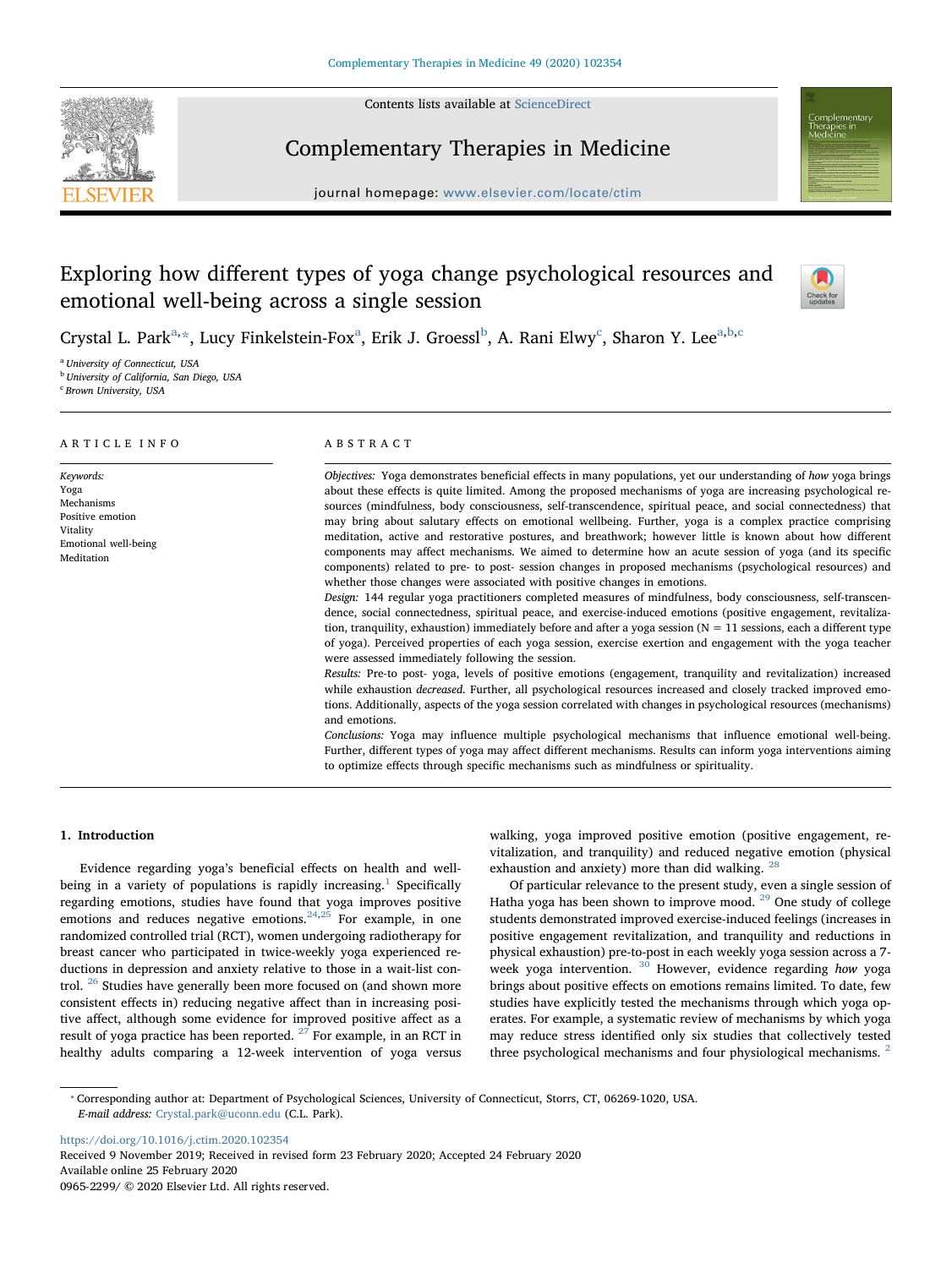Because yoga is a complex practice, many diverse pathways have been proposed to account for its salutary effects on emotional well-being.<sup>[3](#page-5-9)</sup> Improvements in psychological resources are among the most commonly posited of these mechanisms. <sup>[2](#page-5-8)</sup> Specific psychological resources that have been proposed to improve with the practice of yoga and mediate its effects on well-being include mindfulness, body consciousness, self-transcendence, spiritual peace, and social connectedness. Of these, mindfulness—sustaining awareness and acceptance without judgment–has most often been linked with yoga practice.<sup>5</sup> However, few studies have examined whether increased mindfulness mediate yoga's beneficial effects  $4$  and results are inconsistent.  $8$  For example, in a small study of participants in a residential yoga program, increases in mindfulness mediated effects on perceived stress and quality of life. <sup>[9](#page-5-13)</sup> However, in another clinical trial for women with PTSD, mindfulness increased slightly in both assessment-only and yoga groups, but did not mediate the noted improvements in PTSD in the yoga group. [10](#page-5-14) Thus, mindfulness may increase with yoga practice but whether these increases mediate yoga's effects remains unclear.

Little research is available on other proposed psychological mechanisms. Body consciousness—awareness of one's body, movements, and internal states–has been asserted to be fostered by yoga practice.  $9,11$  $9,11$  In one single-arm yoga intervention trial, women reduced their body objectification and higher amounts of practice were associated with improvements in body consciousness for both women and men.<sup>[12](#page-5-16)</sup>

Yoga has a long history as a path to self-transcendence, defined as "awareness of being an integral part of the universe", yet little research on this pathway has been conducted. <sup>[13](#page-5-17)</sup> One study found that regular yoga practitioners, compared to non-practitioners, were higher in transcendence,  $14$  and an ethnographic fieldwork study described how yoga led to self-transcendence among prison inmates. <sup>[15](#page-5-19)</sup> Similarly, despite the fact that yoga originated to develop contemplative states of consciousness and spirituality, few yoga studies have focused on spiri-tual change or its potential to mediate yoga's effects. <sup>[16](#page-5-20)</sup> Yoga practitioners in several studies reported having begun yoga for physical health benefits, but continued their practices for spiritual reasons,  $17,18$  $17,18$  $17,18$ and an observational study found that higher levels of involvement in yoga were associated with higher levels of spirituality. [6](#page-5-23)

Finally, social connectedness—a general sense of interpersonal connectedness with the social world–has been proposed as a mechanism by which yoga may lead to healthful outcomes, but is rarely measured in studies focused on yoga.  $19-22$  $19-22$  In two qualitative studies, yoga practitioners reported experiencing more positive relations with others as a result of their practice.  $21,22$  $21,22$  One small pilot study found some evidence for increased social connection in a sample of counse-lors.<sup>[23](#page-5-27)</sup>

In sum, evidence that the beneficial effects of yoga interventions on salutary outcomes is mediated through increased psychological resources such as mindfulness, spirituality, and social connectedness, is surprisingly scarce. This lack of supportive evidence should not be interpreted as meaning that these resources do not mediate yoga's effects, but rather that a substantial gap in yoga research exists, which the

Instructor

present study aimed to address. Specifically, we studied changes from just a single bout of yoga to understand whether psychological resources might change following yoga practice and how those changes relate to changes in emotions pre- to post- yoga.

## 2. The present study

As part of a larger project, we conducted a single session of yoga to validate our measure of yoga's essential characteristics. <sup>[31](#page-5-28)</sup> For the present study, we used these data to conduct secondary analyses examining yoga's effects on potential mediators across an acute bout of yoga. [31](#page-5-28) Our study had three main aims and one exploratory aim. We first aimed to determine how a single session of yoga influences emotional experience. Based on preliminary studies, we hypothesized that participants would experience both significant increases in positive emotion (defined as positive engagement, revitalization, and tranquility) and decreases in exhaustion (a moderate correlate of physical tiredness or lack of energy, which often decreases post-exercise) fol-lowing a single session of yoga. <sup>[32](#page-5-29)</sup> These emotional outcomes were selected for their relevance to brief exercise interventions that may be used to regulate acute positive mood and energy levels during periods of stress.

Our second study aim was to test how a set of psychological resources (proposed mechanisms of action for yoga interventions) changed across a single yoga session, hypothesizing that psychological resources will increase. Third, we aimed to test the extent to which these psychological resources, theorized as mechanisms of change, related to changes in any observed changes in exercise-induced emotion across the yoga session. We hypothesized that improvements in psychological resources would coincide with improvements in mood.

Finally, as an exploratory aim, we examined whether increases in psychological resources and improved exercise-induced emotions related to specific components of yoga. Yoga interventions comprise three primary dimensions: Vigor/movement, conscious breath regulation, and meditation/attention control. [33](#page-5-30) Interventions vary greatly in the degree to which these dimensions are included, resulting in many different styles and types of yoga.  $3$  It has been theorized that these different components and emphases differentially influence the effects of the yoga, although little research to date has empirically tested this notion. [33](#page-5-30) We examined whether specific aspects of yoga are more closely tied to changes in psychological resources and emotions. [34](#page-5-31) A full theoretical model of mediated links between aspects of yoga, psychological resources, and emotion is shown in [Fig. 1](#page-1-0).

## 3. Method

#### 3.1. Participants

Participants were required to be 18 years of age or older, be fluent in written and spoken English, and have participated in at least five yoga classes in the 2 months prior to research participation. 144

<span id="page-1-0"></span>

Fig. 1. Theoretical model of yoga's effects on emotion.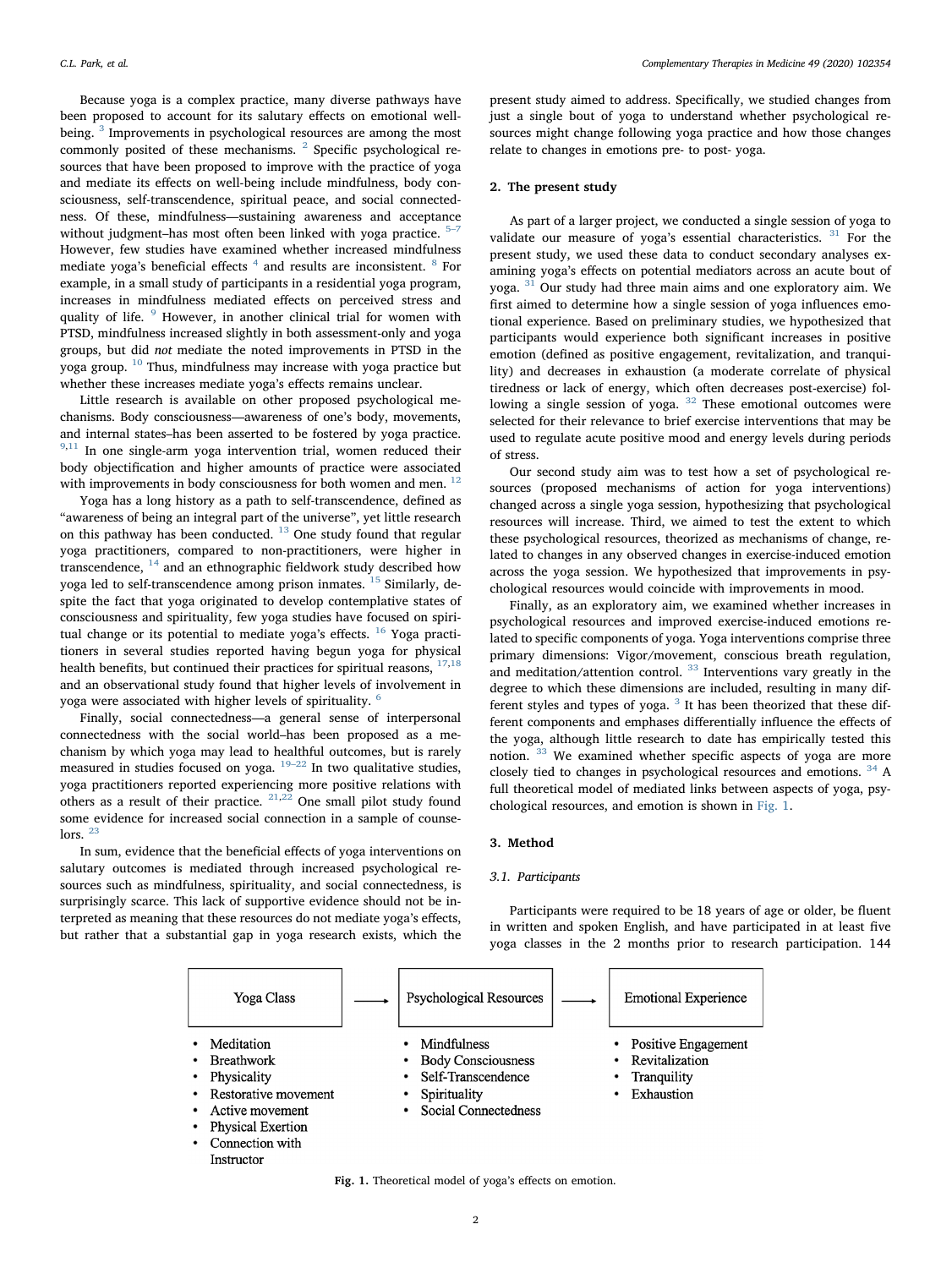participants were included in this study.

#### 3.2. Procedure

As part of a larger study, individual yoga classes were held at community partner facilities in three geographic regions (Boston, southeastern Connecticut, and San Diego). Each site offered different styles of yoga, instructors, and locations. Classes were closed to the public so that only research participants were in attendance. Recruitment was conducted through announcements, flyers, and word of mouth at local community partner yoga studios/centers. Participants were recruited through flyers at local yoga studios, advertisements on Craigslist, Facebook announcements, and word of mouth. At each of our 3 study sites, people interested in participating were screened for eligibility. Those eligible were randomized to a yoga class by the graduate research assistant using a random number table generated by a web-based computer program (www. randomizer.org) and provided a date and time for their class. Neither the research assistant nor the participant had information regarding the type of yoga being assigned, just the date and time of the class.

At arrival for their class, participants provided informed consent and then completed informed consent and a set of pre-yoga session questionnaires. They participated in an hour-long yoga class. After the class, participants completed post-yoga questionnaires and received an honorarium (\$20). Because we aimed to include a wide variety of different types of yoga to maximize variance on the measure of yoga characteristics, a wide range of yoga types were included falling under the broad category of Hatha yoga: Ashtanga, Baptiste, Bikram, Forrest, Iyengar, Kripalu, Kundalini, Pranayama, Restorative, Vinyasa Flow, and Yin. The study was approved by the IRBs at all 3 sites.

## 3.3. Measures

We administered the following instruments both immediately prior to and immediately following each yoga class:

State Mindfulness Scale (SMS).  $35$  Twenty-one items tapping into a state of mindfulness were asked regarding the experience in the past hour (e.g., "I noticed emotions come and go"). Items were rated from 1 (not at all) to 5 (very well). Reliability and validity of the SMS is very good. [35](#page-5-32)

The Private Body Consciousness (PBC) Subscale of the Body Consciousness Questionnaire (BCQ) assessed participants' body awareness in the past hour. [36](#page-5-33) The PBC Subscale consists of 5 items (e.g., "I was very aware of changes in my body temperature") rated from 0 (extremely uncharacteristic) to 4 (extremely characteristic). The Private Body Consciousness subscale of the BCQ is a commonly used instrument for measuring body awareness that demonstrates adequate reliability and validity.

The Self-Transcendence Subscale of the Temperament and Character Inventory (STS; 38) contains 15 items (e.g., "I often feel that I am a part of the spiritual force on which all life depends") which were modified to be state-like in terms of experience in the past hour (e.g., "I felt as if I was a part of something with no limits or boundaries in time or space."). [38](#page-5-35) All were rated from 1 (definitely false) to 5 (definitely true). The STS has demonstrated adequate reliability and validity.  $38$ 

The Peace Subscale of the FACIT-Sp consists of four items tapping into feelings of peacefulness and contentment. The items were keyed to refer to the past hour (e.g., "I feel a sense of harmony within myself."). Items were rated from 0 (not at all) to 4 (very much). The Facit-Sp has demonstrated good reliability and validity in clinical studies. <sup>[39](#page-5-36)</sup>

The Social Connectedness Scale (SCS) comprises 4 items (e.g., "I feel disconnected from the world around me"(reverse-scored)) with instructions to refer to the past hour.  $40$  Items were rated from 1 (strongly agree) to 6 (strongly disagree), all of which were modified to be statelike. The SCS has demonstrated satisfactory psychometric properties in past research.

The Exercise-Induced Feeling Inventory (EIFI) consists of 12 feelings which participants rate currently experiencing from 0 (do not feel) to 4 (feel very strongly). This instrument has four subscales (Positive Engagement, Revitalization, Tranquility and Physical Exhaustion), has good psychometrics, and has been used successfully in yoga research. [32](#page-5-29)[,29](#page-5-6)

The following were measured exclusively post-intervention:

The Essential Properties of Yoga Questionnaire (EPYQ) taps into core dimensions of yoga; for the present study, we assessed body awareness (i.e., focus on body and physical sensations), breathwork (i.e., focus on breath or breathing instruction), individual attention (i.e., feedback or support from instructor), meditation and mindfulness (i.e., emphasis or instruction on non-judgmental awareness or meditation), physicality (i.e., focus on balance, flexibility, and strength), active postures (i.e., attention to correcting posture or attempting difficult postures), and restorative postures (i.e., resting or modifying postures to be less difficult).  $31$  The EPYQ has demonstrated good reliability through internal consistency and test-retest reliability assessment. <sup>[31](#page-5-28)</sup>

The Borg centiMax (CR100) is an analog scale assessing the extent to which the participant found the class physically taxing, rated from 0 to 100.  $41$  The Borg scale has excellent psychometric properties.  $41$ 

The Therapist Warmth and Friendliness Subscale of the Vanderbilt Psychotherapy Process Scales (VPPS) assessed the yoga instructor's display of friendliness, warmth, and personal involvement. <sup>[42](#page-5-39)</sup> It consists of 5 items which we adapted to refer to the yoga instructor/student rather than a therapist/client (e.g., "Showed warmth and friendliness towards the student") rated from 1 (not at all) to 5 (very much). The VPPS exhibits strong reliability and validity in a variety of therapeutic settings.<sup>[43](#page-5-40)</sup>

## 3.4. Analytic plan

We used descriptive statistics to summarize baseline demographic characteristics of the sample. For our first and second aims, we used ttests to determine if emotions and psychological resources, respectively, changed across the yoga session. For our third aim, to determine whether changes in the proposed mediators uniquely predicted changes in each emotion when considering all of them together, we first examined whether any demographic variables predicted residual change in any of the emotions, holding Time 1 scores constant, in order to include it as a covariate if necessary. We then calculated change scores (i.e., Time 2 – Time 1) for both our proposed mediator variables and each of the emotions. We then conducted a series of multiple regression analyses in which the change score for each emotion was simultaneously regressed on the change score of all five psychological resources. Finally, for our exploratory aim, we conducted a series of correlational analyses to determine the extent to which characteristics of the yoga session were associated with changes in each of the four emotions over the yoga session.

#### 4. Results

## 4.1. Sample characteristics

The sample was largely female (78 %) and educated (29 % had a graduate degree and another 48 % had a bachelor's degree). Most participants reported their race as White (82 %). Nine percent of participants identified as Latinx. The mean age of participants was 40.0 years ( $SD = 13.5$ ). Participants reported mean length of yoga practice was 7.1 years  $(SD = 7.0)$ .

# 4.2. Changes in emotions and potential psychological mechanisms across the yoga session

Testing our first aim, repeated-measures t-tests indicated that all four assessed emotions significantly improved across the hour of yoga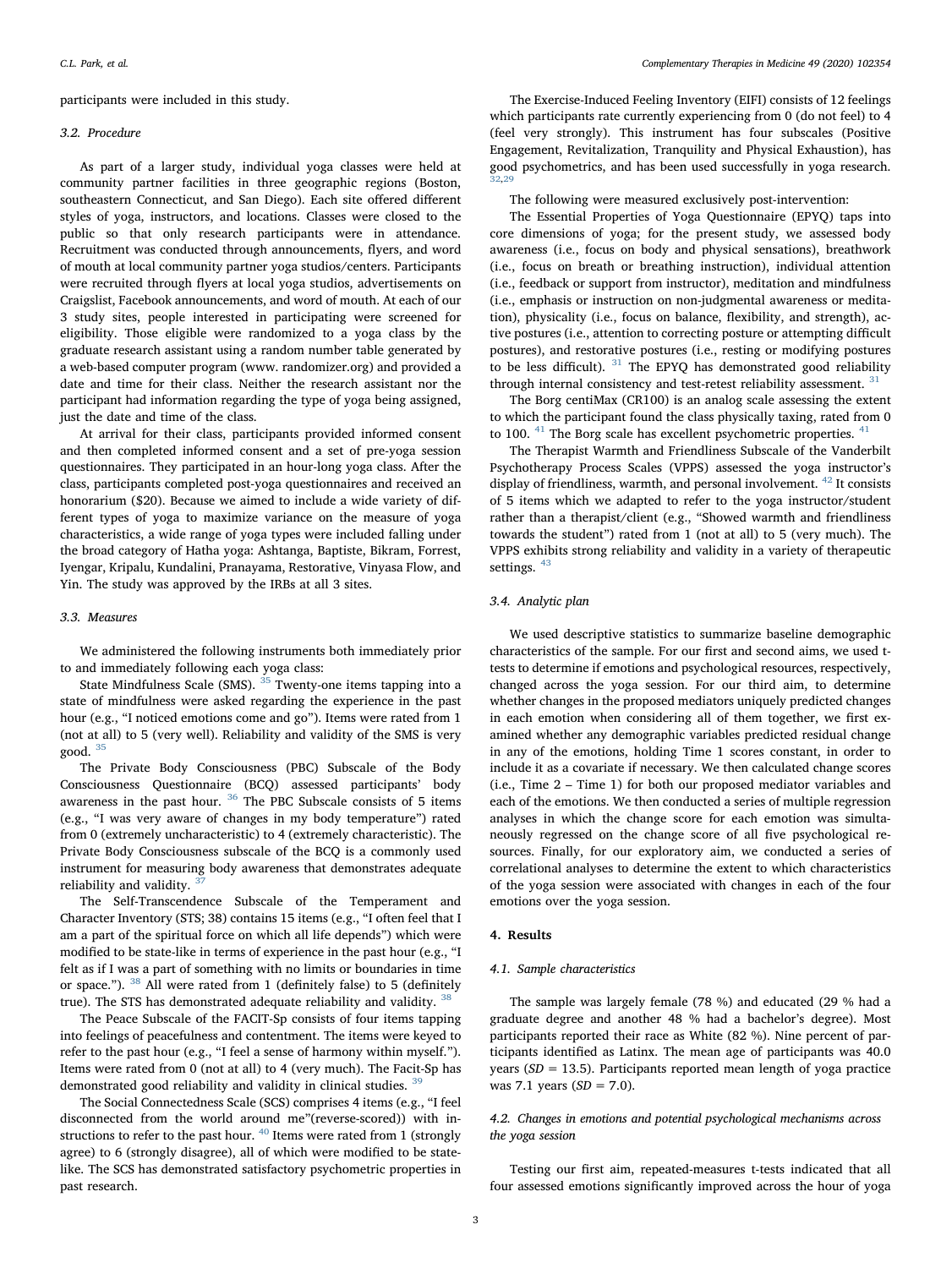#### <span id="page-3-0"></span>Table 1

Pre-to-Post-Yoga Session Changes in Emotions and Psychological Resources (Item means).

|                                | Pre-Yoga M (SD) | Post-Yoga M (SD) |
|--------------------------------|-----------------|------------------|
| Emotions                       |                 |                  |
| Positive Engagement***         | 2.21(0.93)      | 2.47(1.03)       |
| Revitalization***              | 1.49(.90)       | 2.58(.94)        |
| Tranquility***                 | 2.23(.91)       | 3.30(0.91)       |
| Exhaustion***                  | 1.46(1.01)      | .91(0.93)        |
| <b>Psychological Resources</b> |                 |                  |
| Mindfulness***                 | 3.45(.81)       | 4.29(.57)        |
| Body Consciousness***          | 2.17(0.75)      | 2.65(.70)        |
| Self-Transcendence***          | 2.51(.95)       | 3.21(1.03)       |
| Spirituality***                | 2.59(0.93)      | 3.32(.74)        |
| Social Connectedness***        | 4.48 (.86)      | 4.79 (.89)       |

Note: \*\*\*p < .001.

(ps < .001). Results are shown in [Table 1](#page-3-0). Testing our second aim, ttests indicated that all measured potential mechanisms increased significantly across the yoga session ( $ps < .001$ ).

# 4.3. Associations between pre-post-yoga session changes in proposed mediators with changes in emotions

Our third aim was to test whether changes in each proposed mediator related to changes in each emotion. Results, shown in [Table 2](#page-3-1), indicated that all of the proposed mediators were consistently related to improved emotions across the yoga session with the exception of increases in body consciousness, which was significantly positively related to increased positive engagement but not related to revitalization, tranquility, or exhaustion.

To further examine this aim, we conducted a series of multiple regression analyses to determine whether changes in any of the proposed mediators uniquely predicted changes in each of the emotions when holding the other four psychological resources constant. First, we examined bivariate correlations among all of the demographic characteristics with changes in each of the emotions across the yoga session to determine if demographic variables should be considered covariates in regressions; none was statistically significant. Second, we examined bivariate correlations among all five psychological resources to determine the extent to which our proposed mediator measures were overlapping, which might suggest problematic multicollinearity for multiple regression analyses; we examined correlations both among baseline scores and among change scores in the five proposed mediators (see [Table 3\)](#page-4-0). Most of the baseline proposed mediator variables were correlated with others at modest levels; the highest correlation was between mindfulness and self-transcendence  $(r = .63)$ . Similarly, most of the change scores for proposed mediator variables were correlated with others at modest levels; the highest correlation, again, was between change in mindfulness and change in self-transcendence,  $(r = .54)$ .

Because preliminary analyses indicated that bivariate associations between psychological variables fell below the threshold for problematic multicollinearity, we proceeded to conduct a series of four regression analyses, one for change in each emotion, simultaneously

entering change scores for all five proposed mediators. <sup>[44](#page-5-41)</sup> Results, shown in [Table 3,](#page-4-0) suggest that increased positive engagement was most strongly associated with increases in social connectedness, increased revitalization was largely driven by increased mindfulness, and increased tranquility was largely driven by increased spirituality. No potential mediators uniquely predicted changes in exhaustion ([Table 4](#page-4-1)).

# 4.4. Correlations between yoga session characteristics and pre-to-post-yoga session changes in emotions and proposed mediators

Finally, to examine whether characteristics of the yoga session were associated with observed changes both in proposed mediators and in emotions, we conducted a series of bivariate correlations in which we examined relationships between core characteristics of the yoga (emphasis on postures, challenge, breathwork, meditation, exertion, teacher warmth) with changes in emotions and proposed mediators. Results, shown in [Table 5,](#page-4-2) indicated that none of the yoga session characteristics were significantly associated with changes in mindfulness, social connectedness, or revitalization. However, yoga with a greater emphasis on restorative postures was associated with greater self-transcendence, spirituality and the emotion of tranquility while yoga with a greater emphasis on breathwork was associated with greater increases in body consciousness and self-transcendence. Higher engagement with the yoga teacher was also associated with greater increases in self-transcendence while greater physical effort was associated with more exhaustion. The yoga session's emphasis on meditation, physicality and active postures were unrelated to any changes in proposed mechanisms.

## 5. Discussion

Our primary aim was to examine how five psychological resources (i.e., mindfulness, body consciousness, self-transcendence, spirituality, and social connectedness) previously proposed to mediate the effects of yoga on many indices of well-being, including emotions, increase in the course of a single session of yoga. Further, we aimed to determine whether those increases are associated with improvements in emotions across the yoga session.  $3,19$  $3,19$  As expected, each proposed mediator increased and all of the emotions improved from pre-to post-session. A small number of previous studies have noted significant change in psychological resources and positive and negative emotions following yoga practice, but few have measured multiple potential psychological resources as "mediators"; such analyses allow for comparing the strength of associations between various resources and emotional states  $^{29}$  $^{29}$  $^{29}$ 

Increases in all psychological resources were significantly associated with improvements in all emotions, with the exception of body consciousness, which was generally more weakly related to emotional improvements than were the other proposed mediators. When examining unique associations of changes in these resources with changes in emotions, controlling for changes in all other resources, a more nuanced picture emerged, with far fewer associations that varied by emotion. These findings were quite novel and remained somewhat robust, considering the intercorrelations among change in psychological resources. The key role that spirituality may play in producing positive

<span id="page-3-1"></span>Table 2

|  |  | Bivariate Correlations of Pre-Post-Yoga Session Changes in Proposed Mediators with Pre-to Post-Yoga Session Changes in Emotions. |  |  |
|--|--|----------------------------------------------------------------------------------------------------------------------------------|--|--|
|  |  |                                                                                                                                  |  |  |

|                                  | $\Delta$ Positive Engagement | ∆Revitalization | $\Delta$ Tranquility | $\Delta$ Exhaustion |
|----------------------------------|------------------------------|-----------------|----------------------|---------------------|
| $\Delta$ Mindfulness             | $.31***$                     | $.39***$        | $.38***$             | $-.20*$             |
| ∆ Body Consciousness             | $.18*$                       | .12             | .14                  | .04                 |
| $\Delta$ Self-Transcendence      | $.32***$                     | $.35***$        | $.36***$             | $-.20*$             |
| $\Delta$ Spirituality            | $.23***$                     | $.31***$        | $.48***$             | $-.19*$             |
| $\triangle$ Social Connectedness | $.31***$                     | $.27**$         | $.26***$             | $-.18*$             |

Note: \*\*\*p < .001; \*\*p < .01; \*p < .05.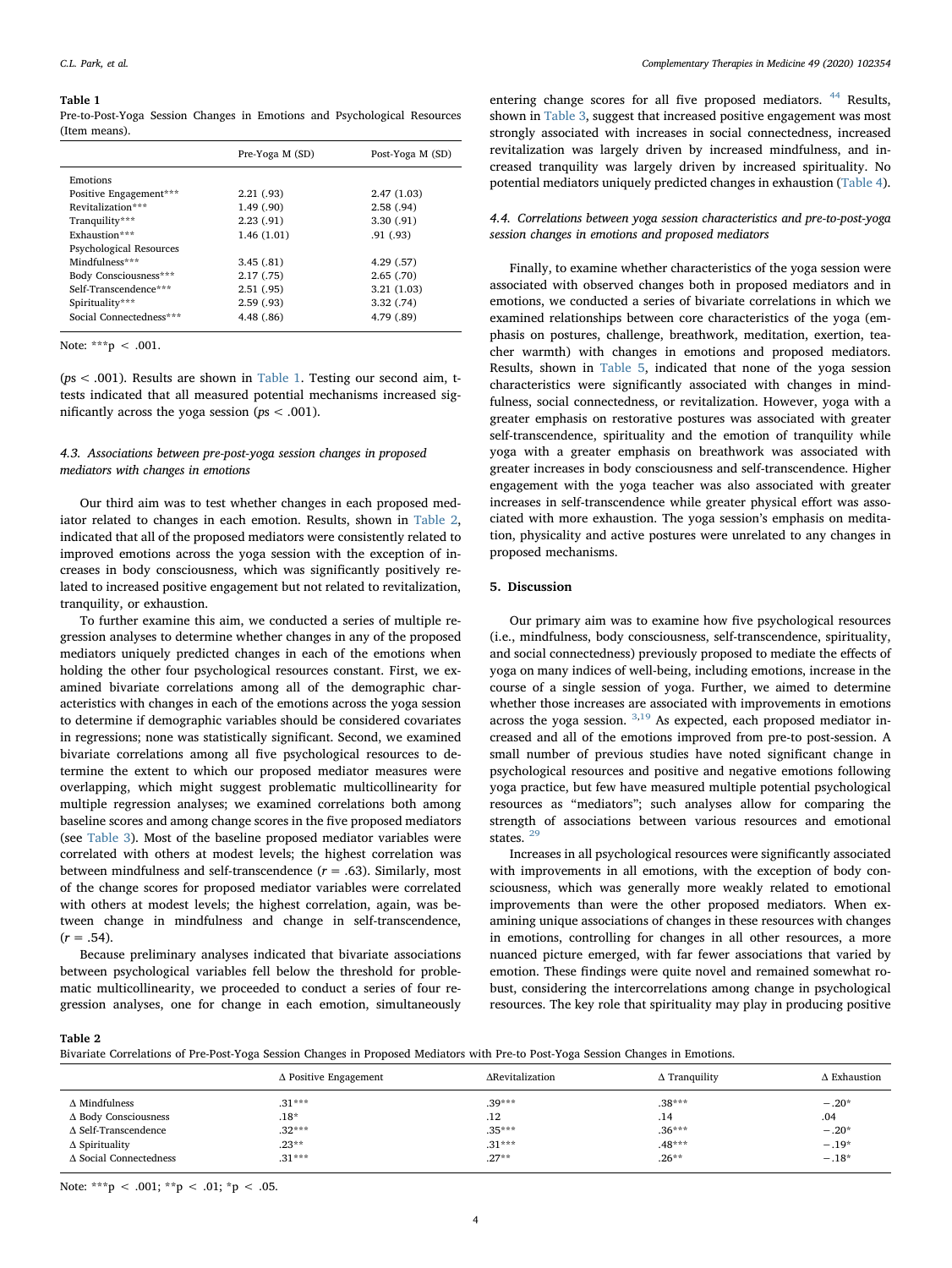#### <span id="page-4-0"></span>Table 3

Bivariate correlations among baseline psychological resources (above the diagonal) and among pre-post change in psychological resources (below the diagonal).

|                               | Mindfulness | <b>Body Consciousness</b> | Self-Transcendence | Spirituality | Social Connectedness |
|-------------------------------|-------------|---------------------------|--------------------|--------------|----------------------|
| $\Delta$ Mindfulness          | XX          | $.38***$                  | $.63***$           | $.44***$     | $.17*$               |
| ∆ Body Consciousness          | $.28***$    | XX                        | $.35***$           | .01          | .13                  |
| $\Delta$ Self-Transcendence   | $.54***$    | $.31***$                  | <b>XX</b>          | $.32***$     | $.17*$               |
| $\Delta$ Spirituality         | $.39***$    | .05                       | $.31***$           | XX           | $.53***$             |
| $\Delta$ Social Connectedness | $.31***$    | .14                       | $.44***$           | $.32***$     | XX                   |

Note: \*\*\*p < .001; \*p < .05.

#### <span id="page-4-1"></span>Table 4

<span id="page-4-2"></span>Table 5

Regression Analyses of Changes in Proposed Mediators Predicting Changes in Emotions.

|                             | $\Delta$ Positive Engagement |            |         | ∆Revitalization |      | $\Delta$ Tranquility |      |            | $\Delta$ Exhaustion |         |      |         |
|-----------------------------|------------------------------|------------|---------|-----------------|------|----------------------|------|------------|---------------------|---------|------|---------|
|                             | B                            | <b>SEB</b> |         | B               | SEB  |                      | В    | <b>SEB</b> |                     | B       | SEB  | ß       |
| $\Lambda$ Mindfulness       | .136                         | .091       | .148    | .292            | .114 | $235*$               | .167 | .104       | .148                | $-.162$ | .142 | .120    |
| ∆ Body Consciousness        | .104                         | .077       | .114    | $-.044$         | .095 | $-.038$              | .026 | .088       | .023                | .172    | .120 | .128    |
| $\Delta$ Self-Transcendence | .076                         | .078       | .098    | .167            | .099 | .171†                | .147 | .091       | .154                | $-.105$ | .122 | $-.093$ |
| $\Delta$ Spirituality       | .058                         | .090       | .058    | .187            | .111 | .148†                | .464 | .104       | $.369***$           | $-.128$ | .141 | $-.086$ |
| A Social Connectedness      | .284                         | .134       | $.191*$ | .156            | .168 | .083                 | .039 | .157       | .021                | $-.267$ | .208 | $-.123$ |

Note: \*\*\*p < .001; \*p < .05;  $\uparrow p$  < .10.

Bivariate Correlations between Yoga Session Characteristics and Pre-to-Post-Yoga Session Changes in Proposed Mediators and Emotions.

|                         | $\Delta$ Mindfulness | $\Delta$ Body<br>Consciousness | $\triangle$ Self-<br>Transcendence | $\Delta$ Spirituality | $\triangle$ Social<br>Connectedness | ΔPositive<br>Engagement | ∆Revitalization | $\Delta$ Tranquility | $\Delta$ Exhaustion |
|-------------------------|----------------------|--------------------------------|------------------------------------|-----------------------|-------------------------------------|-------------------------|-----------------|----------------------|---------------------|
| <b>EPYO</b> Meditation  | $-.07$               | $-.01$                         | .03                                | .02                   | .02                                 | .06                     | $-.08$          | .09                  | .01                 |
| <b>EPYO Physicality</b> | .06                  | .07                            | .03                                | $-.08$                | $-.08$                              | .11                     | .11             | .02                  | .11                 |
| <b>EPYO Restorative</b> | .11                  | .09                            | $.19*$                             | $.20*$                | .02                                 | .09                     | .15             | $.20*$               | .03                 |
| <b>EPYO Active</b>      | $-.03$               | .00                            | .11                                | $-.01$                | $-.13$                              | .03                     | .16             | .06                  | .04                 |
| <b>EPYO Breathwork</b>  | .07                  | $.25***$                       | $.23**$                            | $-.01$                | .07                                 | .14                     | .02             | .16                  | .16                 |
| <b>VPPS</b>             | .12                  | .04                            | $.28***$                           | .00                   | .00                                 | $.19*$                  | .05             | .16                  | .03                 |
| Borg                    | .08                  | $-.05$                         | .04                                | .03                   | .03                                 | .03                     | .14             | $-.05$               | $.20*$              |

Note: \*\*\*p < .001; \*\*p < .01; \*p < .05.

emotional changes as a result of yoga is particularly noteworthy, as is the important role of social connection, factors rarely discussed in the context of yoga interventions. This notion that different types of positive emotional changes are associated with different potential mediators—and not just those usually proposed, such as mindfulness—is an intriguing one that should be investigated in future research conducted over a longer period of time. <sup>[10](#page-5-14)</sup>

These results also provide some evidence that different aspects of yoga may target distinct psychological mechanisms of change. Indeed, evidence is emerging that various types of yoga may produce different health-related outcomes. <sup>[45](#page-5-42)</sup> Our results suggest why this may be so—yoga varies tremendously in terms of its inclusion of and emphasis on different components such as exertion, meditation, and restoration. Our results suggest that even in a single session of yoga, these different emphases may bring about different results. In particular, we found that yoga emphasizing restoration and breathwork is most likely to bring about salutary changes in emotions and to potentiate psychological resources. Surprisingly, given the evidence supporting meditation's beneficial effects on positive emotions, greater emphasis on meditation during yoga practice was not significantly associated with changes in any psychological resources nor in emotions. [46](#page-5-43) The perceived warmth of the teacher was also associated with salutary changes; this factor is rarely discussed in yoga research but clearly warrants additional attention.

Although these results are rich in hypothesis generation for future research, several limitations must be considered. The study involved just a single session of yoga and the extent to which a single session can serve as an analog for a longer course of practice is unknown. However, other research has demonstrated that even a single session of yoga

exerts positive effects,  $45$  which is a promising finding, given the need for brief interventions that people can include in their busy lives. In addition, participants in the present study were all experienced yoga practitioners who may have already experienced many changes as a result of their practices; a single session of yoga might affect novices differently than regular practitioners. We were limited to examining a limited set of outcomes (emotions), while yoga practice has been shown to have salutary effects on a wide and diverse array of mental and physical health indicators beyond those included here. The extent to which similar findings may be manifest in studies using a broader range of outcomes (e.g., pain, disability, health behavior engagement) remains to be investigated.

The lack of a control group is also a limitation because we cannot be sure that yoga itself produced the change in emotions. It is possible that participating in research or the group setting or expectations related to emotional well-bring may have produced some of the beneficial changes. Although it is unlikely that students were in classes with teachers that they knew or practiced with, and although we explained that all responses would be confidential and analyzed without personal identifiers, it is possible that participants exhibited response bias in trying to "look good" for the yoga teacher. In addition, many other factors unmeasured in the current study might have influenced the results, including the styles of yoga that participants currently practiced or have practiced in the past and participants' medical histories (e.g., diagnoses, medications).

These results, then, remain quite preliminary and future research is needed to replicate and expand these findings. However, they have important implications for research aimed at understanding how yoga might bring about its noted effects. Different types of yoga appear to